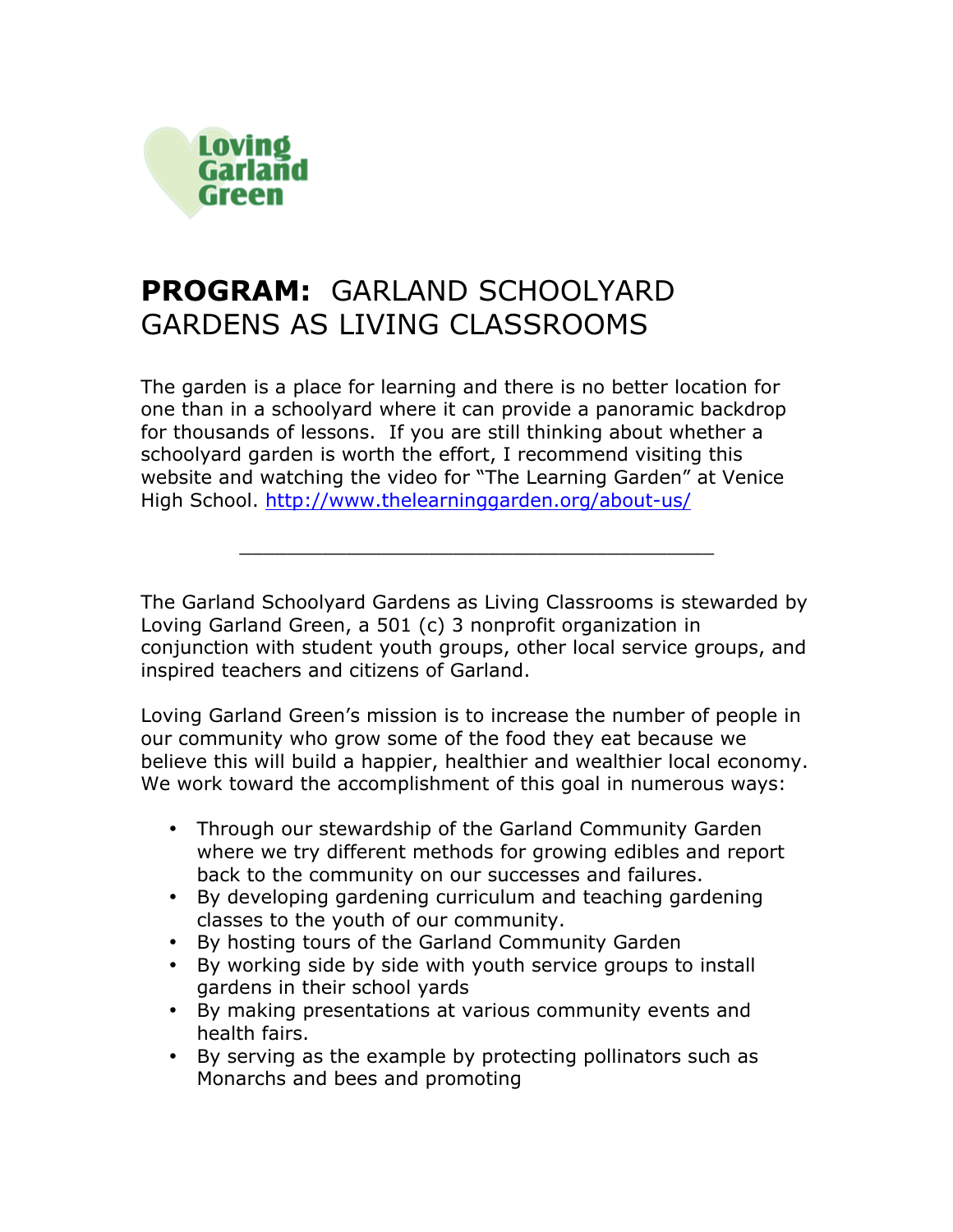Locally grown food builds community vibrancy and retains local traditions while establishing a local identity through a unique sense of community. In other words, it is healthy to be connected to the people in your community and one way to connect is through locally grown food and gardens.

A study conducted by the Concerned Union of Scientists found that only 9% of customers in chain supermarkets had a social interaction with another customer and 14% had an interaction with an employee, but at farmers' markets, 63% had an interaction with a fellow shopper and 42% had an interaction with an employee or farmer report. Local markets and locally grown food are healthy for people. *[Source http://www.ucsusa.org/sites/default/files/legacy/assets/documents/fo od\_and\_agriculture/market-forces-report.pdf#UCSUSA accessed 11/1/2015]*

We believe it is our responsibility as adults to provide the residents of our community and the youth in particular with an abundance of healthy choices.

\_\_\_\_\_\_\_\_\_\_\_\_\_\_\_\_\_\_\_\_\_\_\_\_\_\_\_\_\_\_\_\_\_\_\_\_\_\_\_\_\_\_\_

# **HOW TO BRING A GARDEN TO YOUR SCHOOL:**

This process is extremely simple and it can begin with with a team of two: one motivated teacher and the principal of the school.

**1) Obtain the necessary funds to begin your garden.** The cost will vary, but we recommend about \$500 as a minimum to begin. You may even have some left over for next year's expansion. Five hundred dollars should be enough for two 4 feet by 10 feet plots. This would include all necessary soil amendments, seeds, plants and installation of a trellis if needed.

### **SOURCES FOR FUNDS:**

- PTA or other Parent Groups
- https://survey.garden.org/index.php Go to this survey and complete it before December 1, 2015. It is the 2016 Youth Garden Grant Application. Their website is http://grants.kidsgardening.org/2016-youth-garden-grant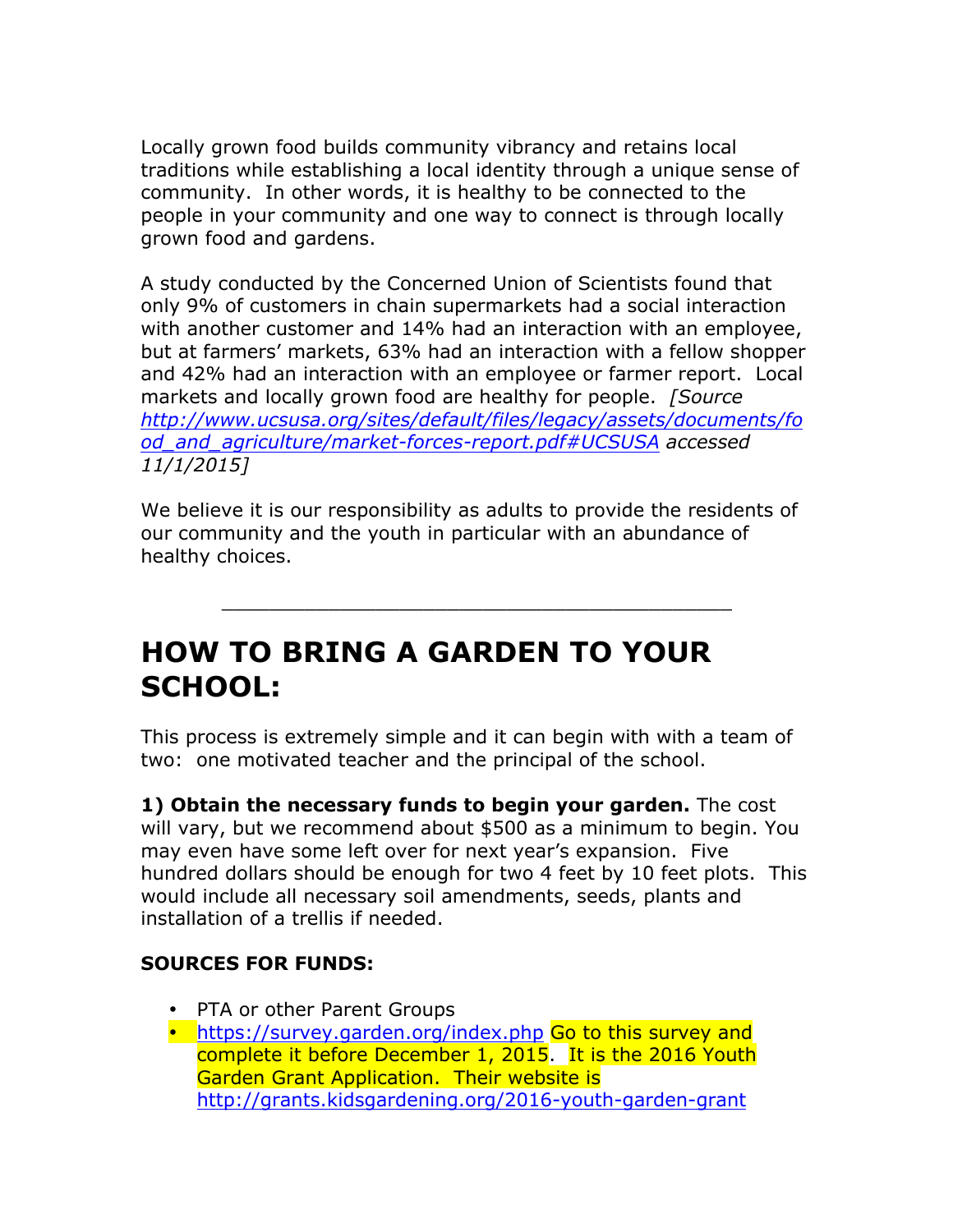o In the section **Program Website**, put this link http://lovinggarlandgreen.org/files/3414/4642/0055/schoo I gardens program.pdf. It will provide them with access to a PDF of this document I'm sending to you. Thus it will explain the process you will be following.

#### **2) Plan the Layout of Your Garden and take into consideration water sources.**

Plan the garden as close as possible to a water faucet on the school property. After the first year, provided the beds are constructed according to the format of a hugelkultur, you will not need to water. However, watering will be required the first year.

Remember, you don't have to construct the entire garden the first year, but it might be necessary to have a vision of how large you want the completed garden to be—especially when applying for grant money.

For example, for the first year you might want to only create two beds—each bed four feet wide and ten feet long. You don't want the beds to be any wider than four feet and they should be accessible from all sides.

*In addition to installing a vegetable garden bed, we recommend that you install a garden with flowers and plants for pollinators. We are also recommending these beds be constructed as hugelkulturs since schoolyards are typically deserted during the summer. More information regarding hugelkulturs is available on our website at http://lovinggarlandgreen.com.* 

*Another recommendation that we make for your edibles is that at least 1/3 of that bed be perennials that will come back year after year. Asparagus and blackberry bushes are two examples of perennials.*

### **3) Obtain commitments for Labor**

Loving Garland Green can assist you (free of charge) in choosing the best site for the garden and also we can make recommendations regarding plants and design of your garden. We can also work with you in soliciting other volunteer labor as needed from the community.